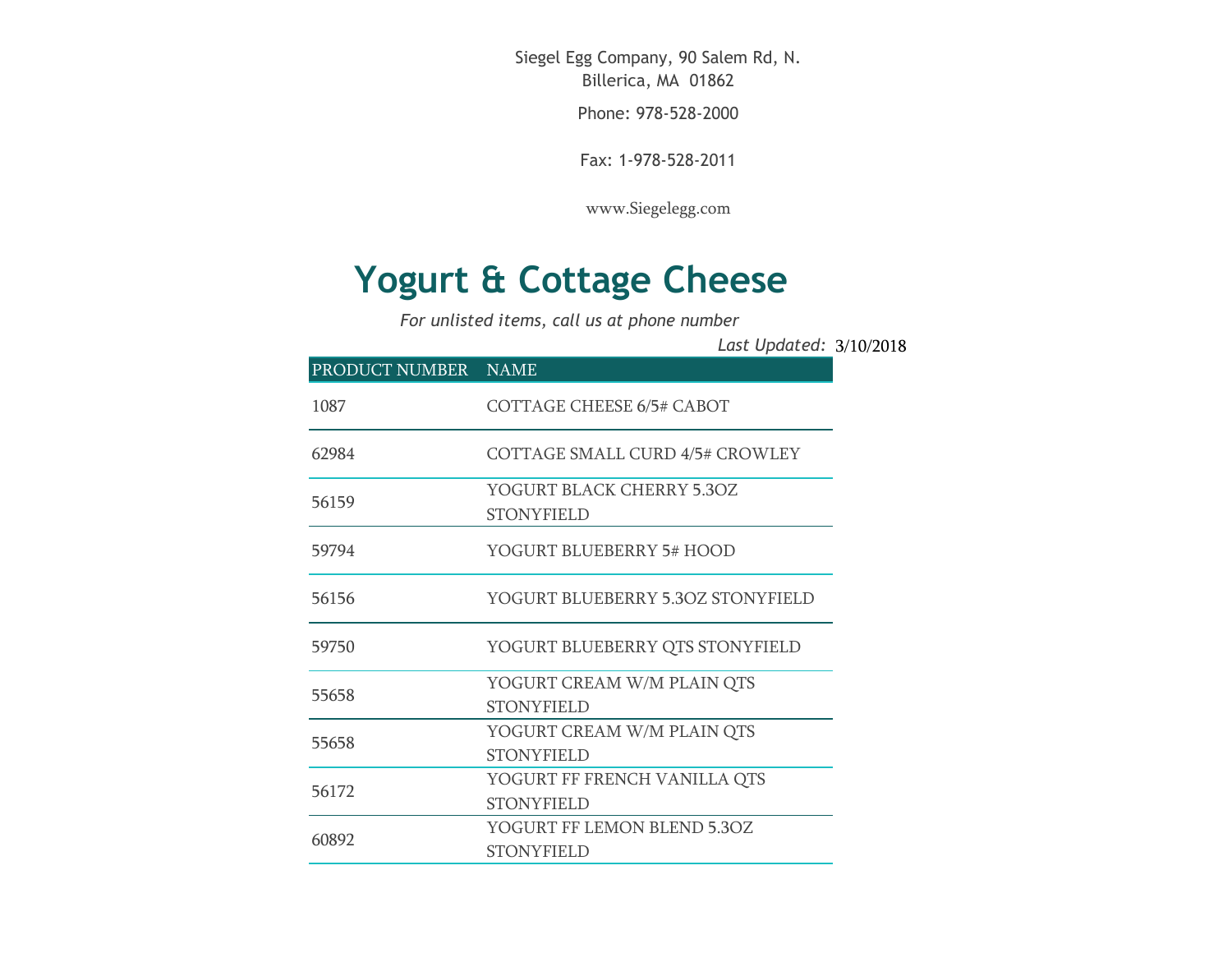| PRODUCT NUMBER | NAME                                               |
|----------------|----------------------------------------------------|
| 55727          | YOGURT FRUIT 5.3OZ STONYFIELD                      |
| 60589          | YOGURT GREEK 17.5# CABOT                           |
| 59320          | YOGURT GREEK QUARTS CABOT                          |
| 57920          | YOGURT KEY LIME 5.3OZ STONYFIELD                   |
| 56157          | YOGURT LEMON 5.30Z STONYFIELD                      |
| 60891          | YOGURT LF BLACK CHERRY 5.3OZ<br><b>STONYFIELD</b>  |
| 60893          | YOGURT LF BLUEBERRY FOB 5.3OZ<br><b>STONYFIELD</b> |
| 60896          | YOGURT LF PEACH FOB 5.3OZ<br><b>STONYFIELD</b>     |
| 59009          | YOGURT LF PLAIN 4/5#                               |
| 60894          | YOGURT LF RASPBERRY BL 5.3OZ<br><b>STONYFIELD</b>  |
| 60897          | YOGURT LF STRAWBERRY 32OZ<br><b>STONYFIELD</b>     |
| 60895          | YOGURT LF STRAWBRRY FOB 5.3OZ<br><b>STONYFIELD</b> |
| 60898          | YOGURT LF VANILLA 32OZ STONYFIELD                  |
| 60174          | YOGURT LF VANILLA 5.30Z STONYFIELD                 |
| 57719          | YOGURT LF VANILLA QTS STONYFIELD                   |
| 56259          | YOGURT NF PLAIN QTS STONYFIELD                     |
| 55722          | YOGURT NF VANILLA QUARTS                           |

## Page 2 of 3